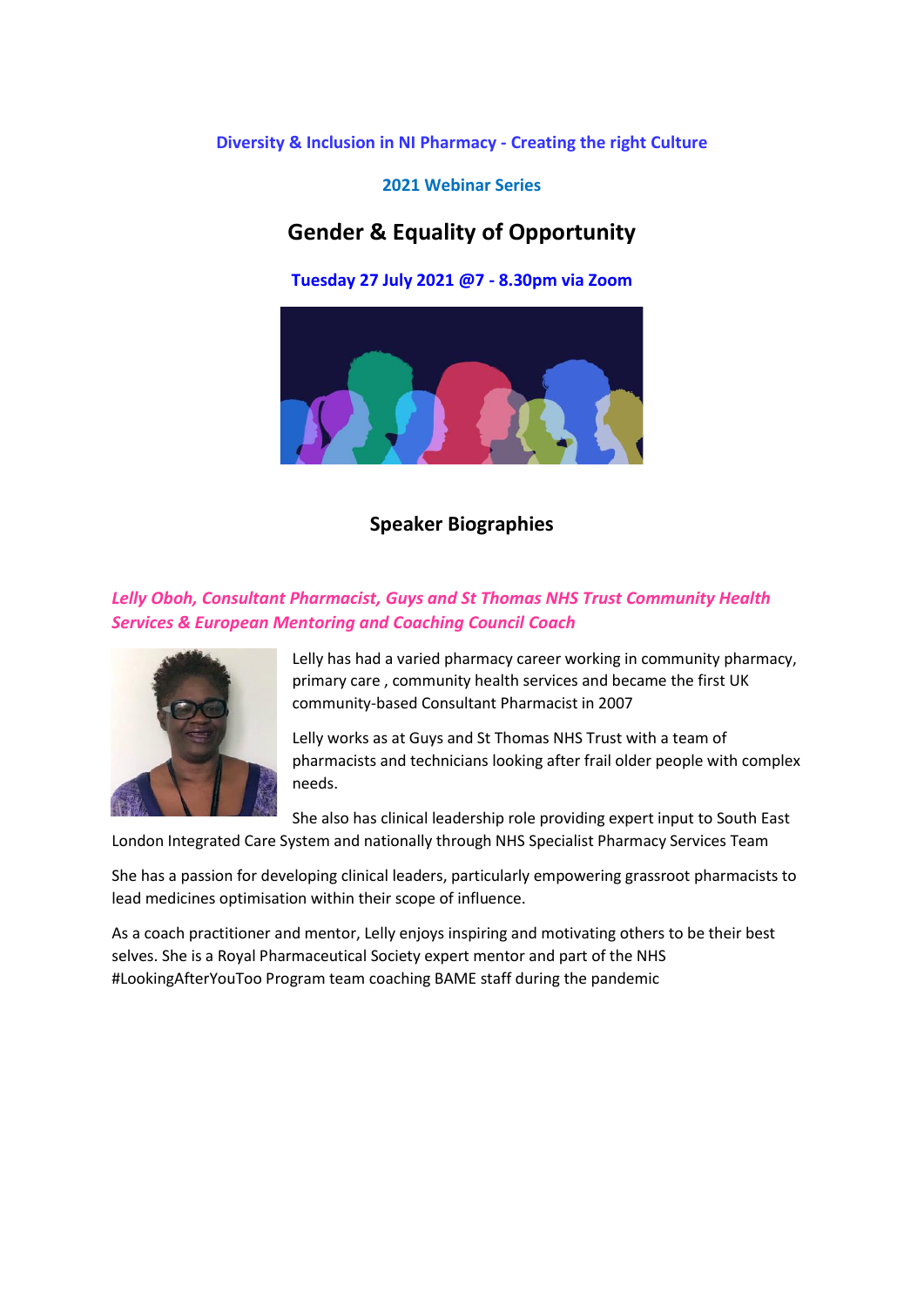#### *Gary Kennedy, Chair of Greencore Group plc & Co-Chair of Balance for Better Business*



Gary is currently Chair of Greencore Group plc, Co-Chair of Balance for Better Business, a Founding Chair of the 30% club in Ireland, a council member of the IOD in Ireland and a board member of Focus Ireland.

He has served on the board of a number of listed and private companies including Connect Group plc, Green Reit plc, Elan plc, Allied Irish Bank plc and Friends First Holdings Ltd. He also served on the board of the IDA Ireland and was a Government-appointed director of IBRC.

Gary has a long executive career in technology and financial services along with a non-executive portfolio spanning a variety of sectors, including property, financial services, foods, biotechnology, technology and logistics.



### *Anna McLauglin, Pharmacist Manager, Thornton's MediCare, Newcastle*

Anna works 3 days a week as the Pharmacist Manager in Thornton's MediCare in Newcastle, Co. Down. She qualified in 2000, and did a Pre-reg split between Hospital/Community in Brighton.

She previously worked in community pharmacy in Melbourne and Dublin before settling in Newcastle, Co. Down.

She won Pharmacist of the year NI in 2019.



# *Una O'Farrell, Pharmacists' Defence Association (PDA) regional official for NI*

Una has represented the employee and locum pharmacist in various settings since qualification in 2007, both in her own right or as a committee member for UCA. She is a Lead Pharmacist in Causeway Integrated Care Partnership, is currently Regional Official for NI for the pharmacist Defence Association. PDA as a membership body, are concerned with all aspects of the profession, but also have union status, so as well as making it her business to be well versed in

all pharmacy matters she is also tasked with improving employment terms and conditions for members. She remains first and foremost a pharmacist working in the community, passionate about patient care'



#### *Frank Fleming, Equality Commission NI, Equality Manager, Equality Commission for Northern Ireland*

Frank graduated from Queen's University Belfast with a BSc in Geological Science. Prior to joining the Equality Commission he worked as an exploration geologist in the oil industry.